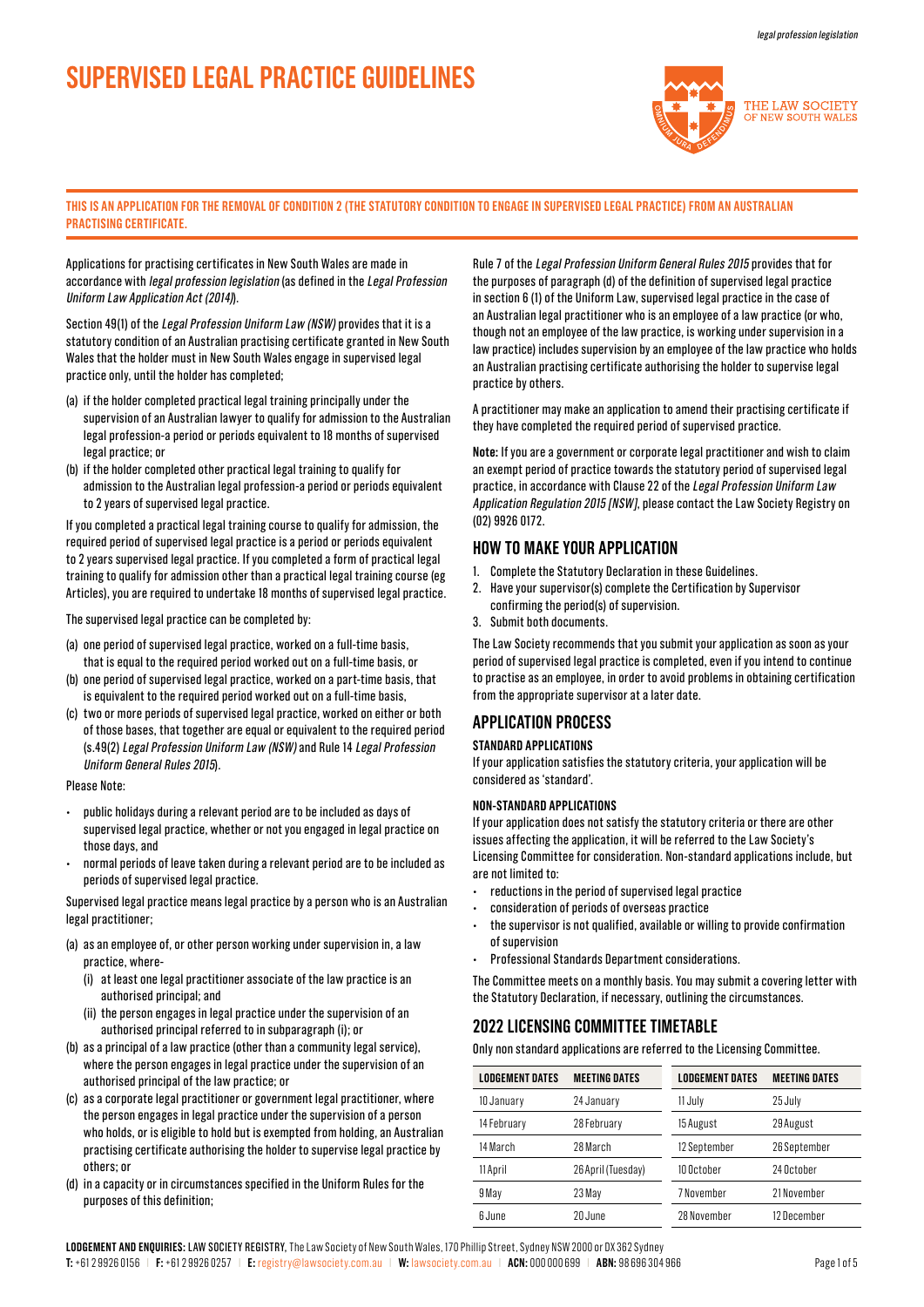# **APPLICATION FORM**



### **TO BE COMPLETED BY AUSTRALIAN LEGAL PRACTITIONERS WHO HAVE COMPLETED THE REQUIRED PERIOD OF SUPERVISED LEGAL PRACTICE AND ARE ENTITLED TO REMOVE CONDITION 2 FROM THEIR PRACTISING CERTIFICATE.**

### **1. APPLICANT DETAILS**

| Surname:     | First name:         |
|--------------|---------------------|
| Other names: | Law Society number: |

## **2. STATUTORY DECLARATION**

Full name:

I

**THIS STATUTORY DECLARATION IS MADE IN NSW PURSUANT THE OATHS ACT 1900. IF BEING DECLARED IN ANOTHER AUSTRALIAN STATE OR TERRITORY, PLEASE AMEND TO REFERENCE THE RELEVANT LEGISLATION IT IS BEING DECLARED PURSUANT TO. OATHS ACT 1900, NSW, EIGHTH SCHEDULE**

| of,                                                                                                                                                                                                | Address:                                                                                                                                                                                         |  |
|----------------------------------------------------------------------------------------------------------------------------------------------------------------------------------------------------|--------------------------------------------------------------------------------------------------------------------------------------------------------------------------------------------------|--|
| do solemnly and sincerely declare that:                                                                                                                                                            |                                                                                                                                                                                                  |  |
| 1. I am an Australian legal practitioner.                                                                                                                                                          |                                                                                                                                                                                                  |  |
|                                                                                                                                                                                                    | 2. My first Australian practising certificate was granted on (DD/MM/YYYY):                                                                                                                       |  |
| have completed (select one only):<br>3. I                                                                                                                                                          |                                                                                                                                                                                                  |  |
| A course in practical legal training to qualify for admission and have completed 24 months of<br>supervised legal practice in accordance with section 49 of the Legal Profession Uniform Law (NSW) |                                                                                                                                                                                                  |  |
|                                                                                                                                                                                                    | Articles of clerkship or otherwise to qualify for admission and have completed 18 months of supervised<br>legal practice in accordance with section 49 of the Legal Profession Uniform Law (NSW) |  |

4. I have engaged in supervised legal practice as follows;

| Employer/Firm:                                                                              |     |             |
|---------------------------------------------------------------------------------------------|-----|-------------|
| From:                                                                                       | To: | Supervisor: |
| Employer/Firm:                                                                              |     |             |
| From:                                                                                       | To: | Supervisor: |
| Employer/Firm:                                                                              |     |             |
| From:                                                                                       | To: | Supervisor: |
| 5. The period/s of supervised legal practice was undertaken (select one only):<br>$\bigcap$ |     |             |

On a full time basis  $($ 

 $\bigcirc$ On a part time basis, or included a period that was part time (please specify part time hours below)

6. The supervisor(s) named above held an Australian practising certificate, authorising the holder to supervise legal practice by others, at all times during the period of supervision.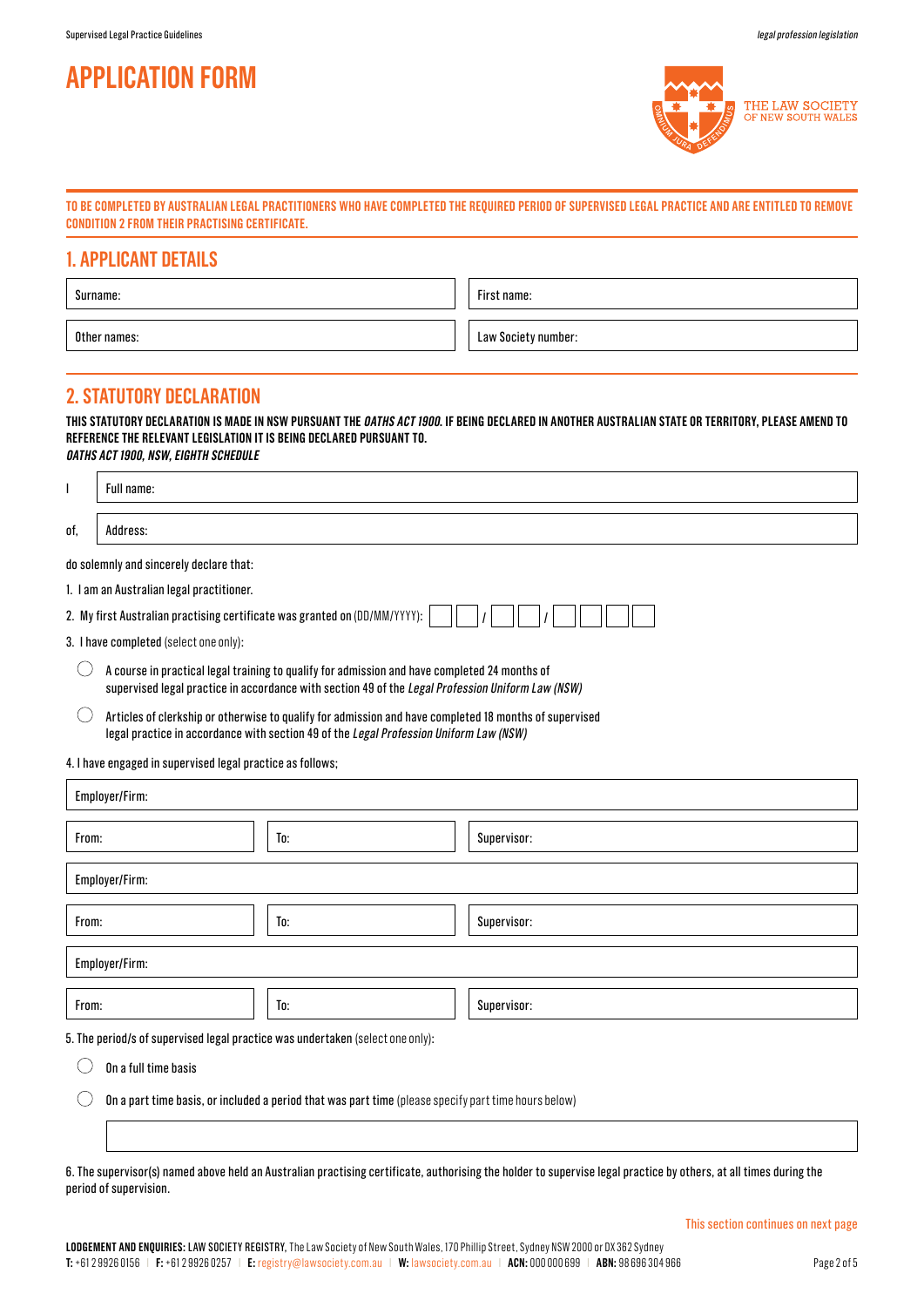# **2. STATUTORY DECLARATION** (CONTINUED)

and I make this solemn declaration conscientiously believing the same to be true, and by virtue of the provisions of the *Oaths Act 1900*.

| Declared at                                                                                                                                                          | in New South Wales,<br>Location:                                                                                                                                                      |                                                                                                                                                                |  |
|----------------------------------------------------------------------------------------------------------------------------------------------------------------------|---------------------------------------------------------------------------------------------------------------------------------------------------------------------------------------|----------------------------------------------------------------------------------------------------------------------------------------------------------------|--|
| Signed:                                                                                                                                                              |                                                                                                                                                                                       | Dated (DD/MM/YYYY):                                                                                                                                            |  |
| <b>Before Me:</b>                                                                                                                                                    |                                                                                                                                                                                       |                                                                                                                                                                |  |
| Witness signature:                                                                                                                                                   |                                                                                                                                                                                       | Dated (DD/MM/YYYY):                                                                                                                                            |  |
|                                                                                                                                                                      | <b>3. WITNESS DETAILS</b>                                                                                                                                                             |                                                                                                                                                                |  |
| Witness's full name:                                                                                                                                                 |                                                                                                                                                                                       |                                                                                                                                                                |  |
|                                                                                                                                                                      | CERTIFICATE UNDER SECTION 34(1)(C) OATHS ACT 1900<br>I, the above-named authorised witness, a                                                                                         | (Insert qualification to be an authorised witness eg, Solicitor, Justice of the Peace [Print J.P. registration number, if applicable], other - please specify) |  |
|                                                                                                                                                                      | certify the following matters concerning the making of this Statutory Declaration by the person who made it (please tick the appropriate boxes):                                      |                                                                                                                                                                |  |
|                                                                                                                                                                      | I saw the face of the person OR                                                                                                                                                       |                                                                                                                                                                |  |
| ( )                                                                                                                                                                  | I did not see the face of the person because the person was wearing a face covering, but<br>I am satisfied that the person had a special justification for not removing the covering. |                                                                                                                                                                |  |
| AND                                                                                                                                                                  |                                                                                                                                                                                       |                                                                                                                                                                |  |
|                                                                                                                                                                      | I have known the person for at least 12 months OR                                                                                                                                     |                                                                                                                                                                |  |
| I have not known the person for at least 12 months, but I have confirmed the person's<br>identity using an identification document and the document I relied on was: |                                                                                                                                                                                       |                                                                                                                                                                |  |
|                                                                                                                                                                      | Describe identification document relied on:                                                                                                                                           |                                                                                                                                                                |  |
|                                                                                                                                                                      |                                                                                                                                                                                       |                                                                                                                                                                |  |
| Signed:                                                                                                                                                              |                                                                                                                                                                                       | Dated (DD/MM/YYYY):                                                                                                                                            |  |

 $|I|$ 

 $|I|$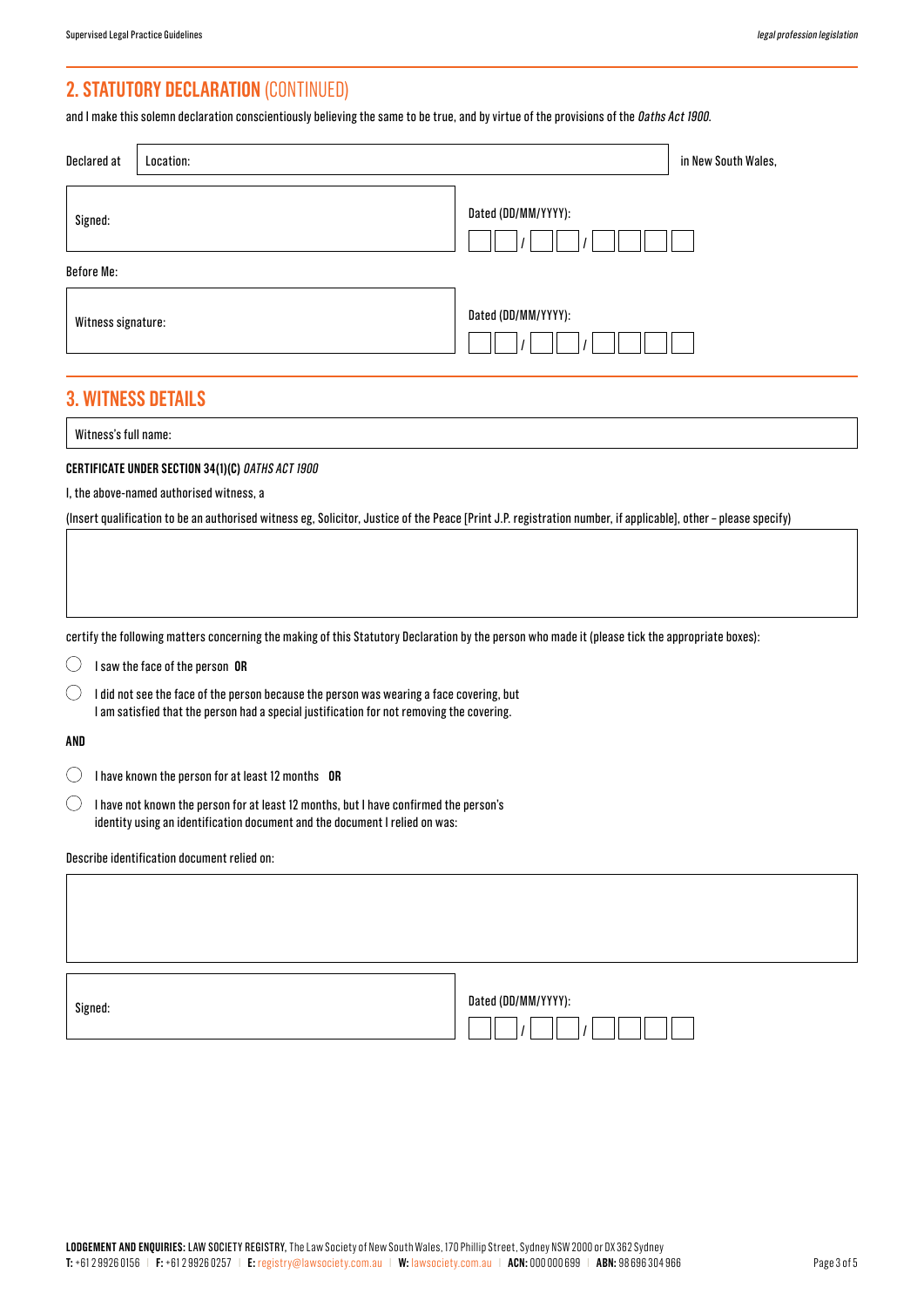# **CERTIFICATION BY SUPERVISOR**

| Name of applicant:                                                                                                                                                            |  |  |  |
|-------------------------------------------------------------------------------------------------------------------------------------------------------------------------------|--|--|--|
| 1. The above named Australian legal practitioner completed a period of supervised legal practice under my supervision:                                                        |  |  |  |
| To (DD/MM/YYYY):<br>From (DD/MM/YYYY):                                                                                                                                        |  |  |  |
| 2. The supervision was (select one only):                                                                                                                                     |  |  |  |
| On a full time basis                                                                                                                                                          |  |  |  |
| On a part time basis, or included a period that was part time (please specify part time hours below)                                                                          |  |  |  |
|                                                                                                                                                                               |  |  |  |
| 3. I was the holder of an Australian practising certificate, that authorised the holder to supervise legal practice by others, at all times during the period of supervision. |  |  |  |
| Dated (DD/MM/YYYY):<br>Supervisor's signature:                                                                                                                                |  |  |  |
| Full name:                                                                                                                                                                    |  |  |  |
| Practice name/employer:                                                                                                                                                       |  |  |  |